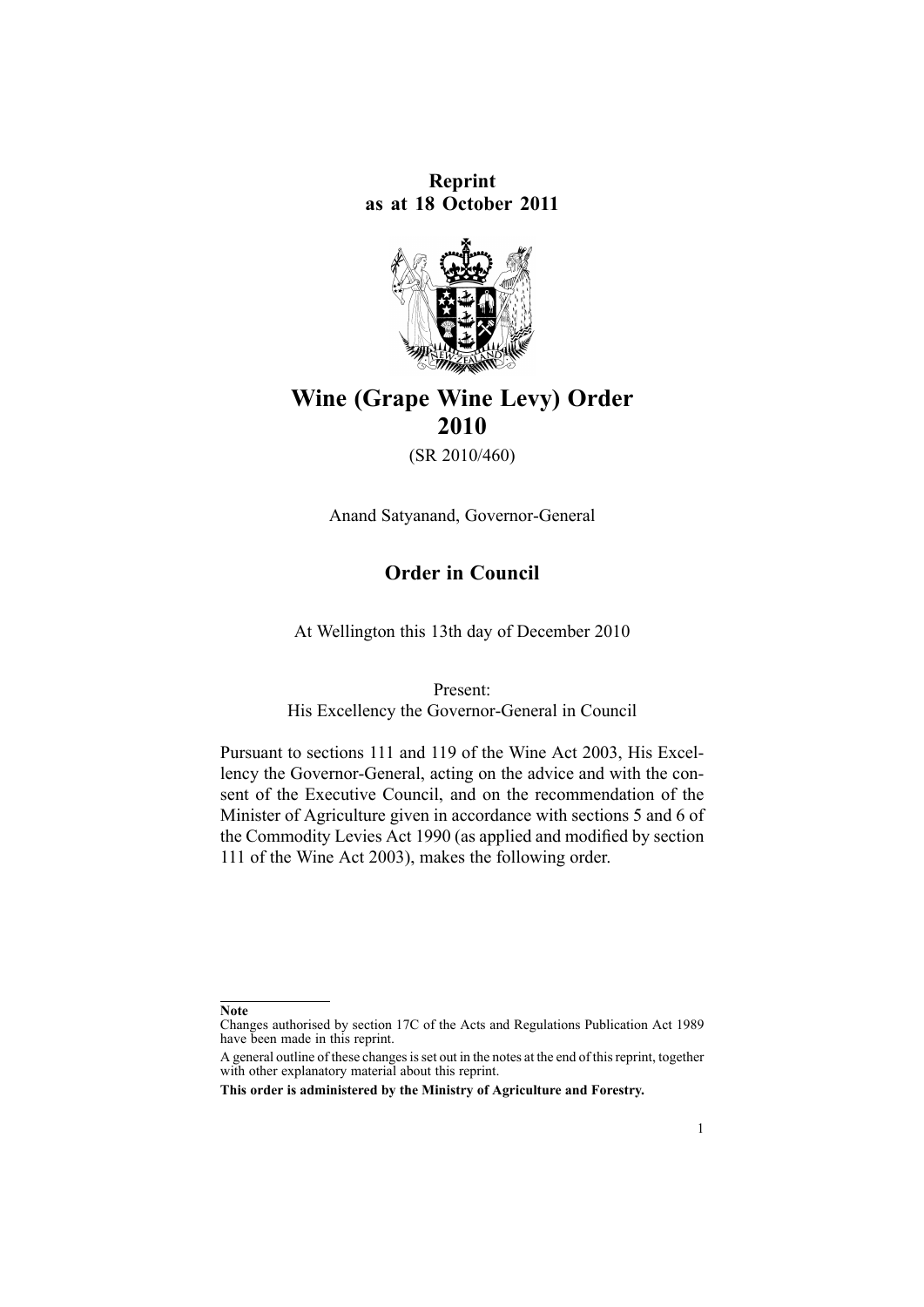#### **Contents**

|                |                                                  | Page                    |
|----------------|--------------------------------------------------|-------------------------|
| $\mathbf 1$    | Title                                            | $\mathfrak{Z}$          |
| $\overline{c}$ | Commencement                                     | $\overline{\mathbf{3}}$ |
| $\overline{3}$ | Interpretation                                   | $\overline{3}$          |
|                | Levy imposed                                     |                         |
| $\overline{4}$ | Levy imposed                                     | $\overline{4}$          |
|                | Responsibility for paying levy                   |                         |
| 5              | Winery primarily responsible for paying levy     | 5                       |
|                | Rate of levy                                     |                         |
| 6              | Basis for calculation of levy                    | 5                       |
| 7              | Levy to be paid at single rate                   |                         |
| 8              | Maximum rate of levy                             | $\frac{5}{5}$ 5 6       |
| 9              | Actual rate of levy set by Institute             |                         |
| 10             | Previous rate applies if new rate not set        |                         |
| 11             | Notification of rate of levy                     | 6                       |
|                | Payment of levy                                  |                         |
| 12             | Levy paid to Institute                           | 6                       |
| 13             | When levy must be paid                           | 6                       |
| 14             | Maximum and minimum levy payable for levy year   | $\tau$                  |
| 15             | Payment of minimum levy                          | $\tau$                  |
| 16             | Payment of unpaid levy                           | $\tau$                  |
| 17             | Additional levy payable if levy not paid in time | $\overline{7}$          |
|                | Spending of levy money                           |                         |
| 18             | Levy money must be spent                         | 8                       |
| 19             | How levy money to be spent                       | 8                       |
| 20             | Consultation on how levy money to be spent       | 9                       |
|                | Record-keeping and information requirements      |                         |
| 21             | Returns and information provided by wineries     | 9                       |
| 22             | Wineries must keep records                       | 9                       |
| 23             | Institute must keep records                      | 10                      |
| 24             | Confidentiality of information                   | 10                      |
|                | Miscellaneous provisions                         |                         |
| 25             | GST excluded                                     | 11                      |
| 26             | Conscientious objectors                          | 11                      |
| 27             | Remuneration of auditors                         | 11                      |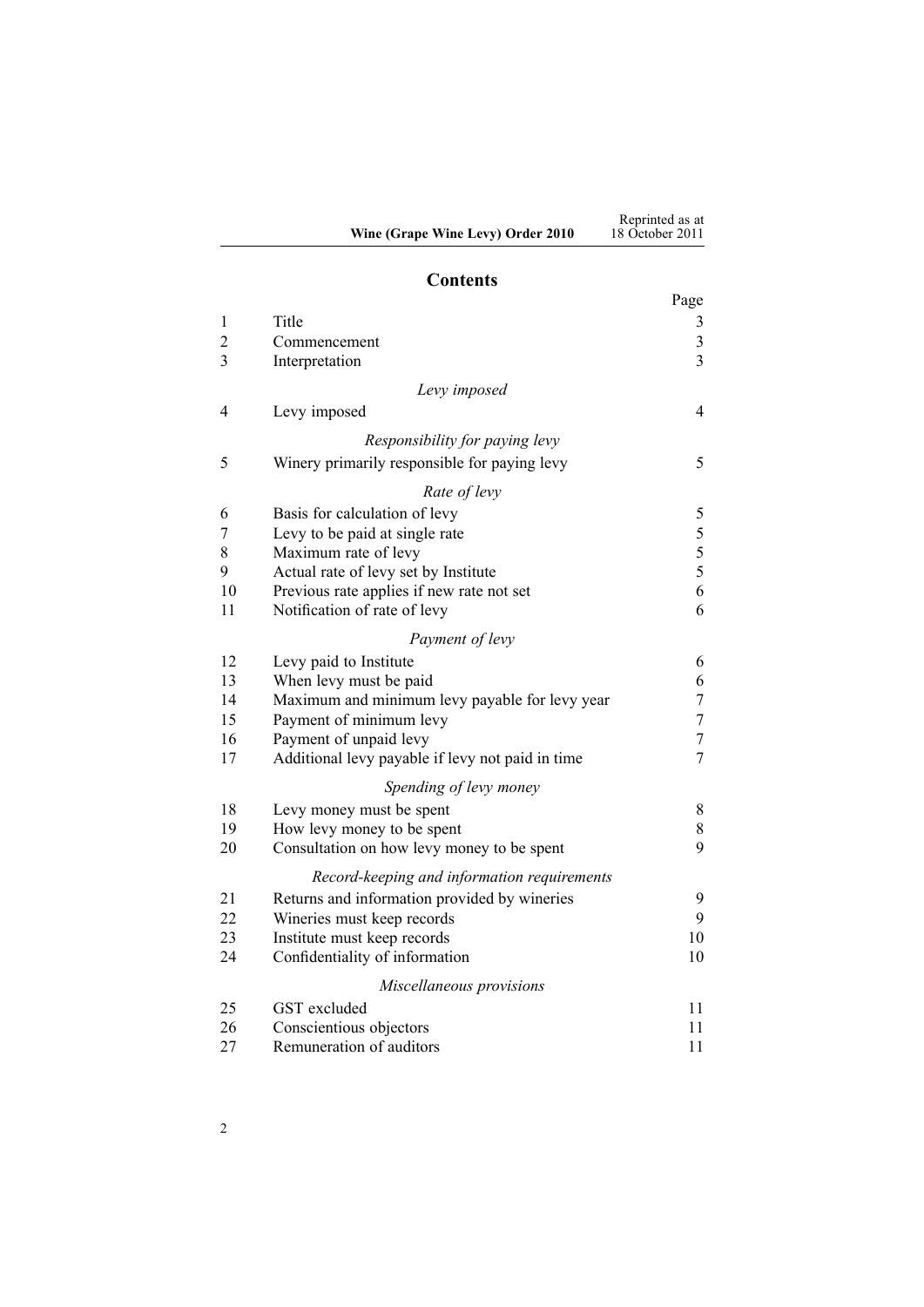<span id="page-2-0"></span>

| Reprinted as at |                                   |                 |
|-----------------|-----------------------------------|-----------------|
|                 |                                   |                 |
| 18 October 2011 | Wine (Grape Wine Levy) Order 2010 | cl <sup>3</sup> |
|                 |                                   |                 |

#### *Mediation of [disputes](#page-10-0)*

| 28 | Appointment of mediators                      | 11 |
|----|-----------------------------------------------|----|
| 29 | Remuneration of mediators                     | 12 |
| 30 | Conference to resolve dispute                 | 12 |
| 31 | Conference to be held in private              | 12 |
| 32 | Right to be heard                             | 13 |
| 33 | Evidence                                      | 13 |
| 34 | Mediator may resolve dispute in certain cases | 13 |
| 35 | Costs of mediation                            | 13 |
| 36 | Appeal to District Court                      | 13 |

# **Order**

### **1 Title**

This order is the Wine (Grape Wine Levy) Order 2010.

#### **2 Commencement**

This order comes into force on 21 February 2011.

Order: confirmed, on 18 October 2011, by [section](http://www.legislation.govt.nz/pdflink.aspx?id=DLM3859421) 13 of the Subordinate Legislation (Confirmation and Validation) Act 2011 (2011 No 96).

# **3 Interpretation**

In this order, unless the context requires another meaning,—

**grape wine** means grape wine (as defined by [section](http://www.legislation.govt.nz/pdflink.aspx?id=DLM222454) 4 of the Wine Act 2003) that is made from wine grapes grown in New Zealand

**grape wine componen<sup>t</sup>** means the volume of grape wine contained in <sup>a</sup> grape wine product

**grape wine product** means <sup>a</sup> wine product (as defined by [sec](http://www.legislation.govt.nz/pdflink.aspx?id=DLM222454)[tion](http://www.legislation.govt.nz/pdflink.aspx?id=DLM222454) 4 of the Wine Act 2003) in which the wine content is solely grape wine

**GST** means goods and services tax payable under the [Goods](http://www.legislation.govt.nz/pdflink.aspx?id=DLM81034) and [Services](http://www.legislation.govt.nz/pdflink.aspx?id=DLM81034) Tax Act 1985

**Institute** means the industry organisation known on the commencement of this order as Wine Institute of New Zealand Incorporated

**levy**—

(a) means the levy imposed by [clause](#page-3-0) 4; and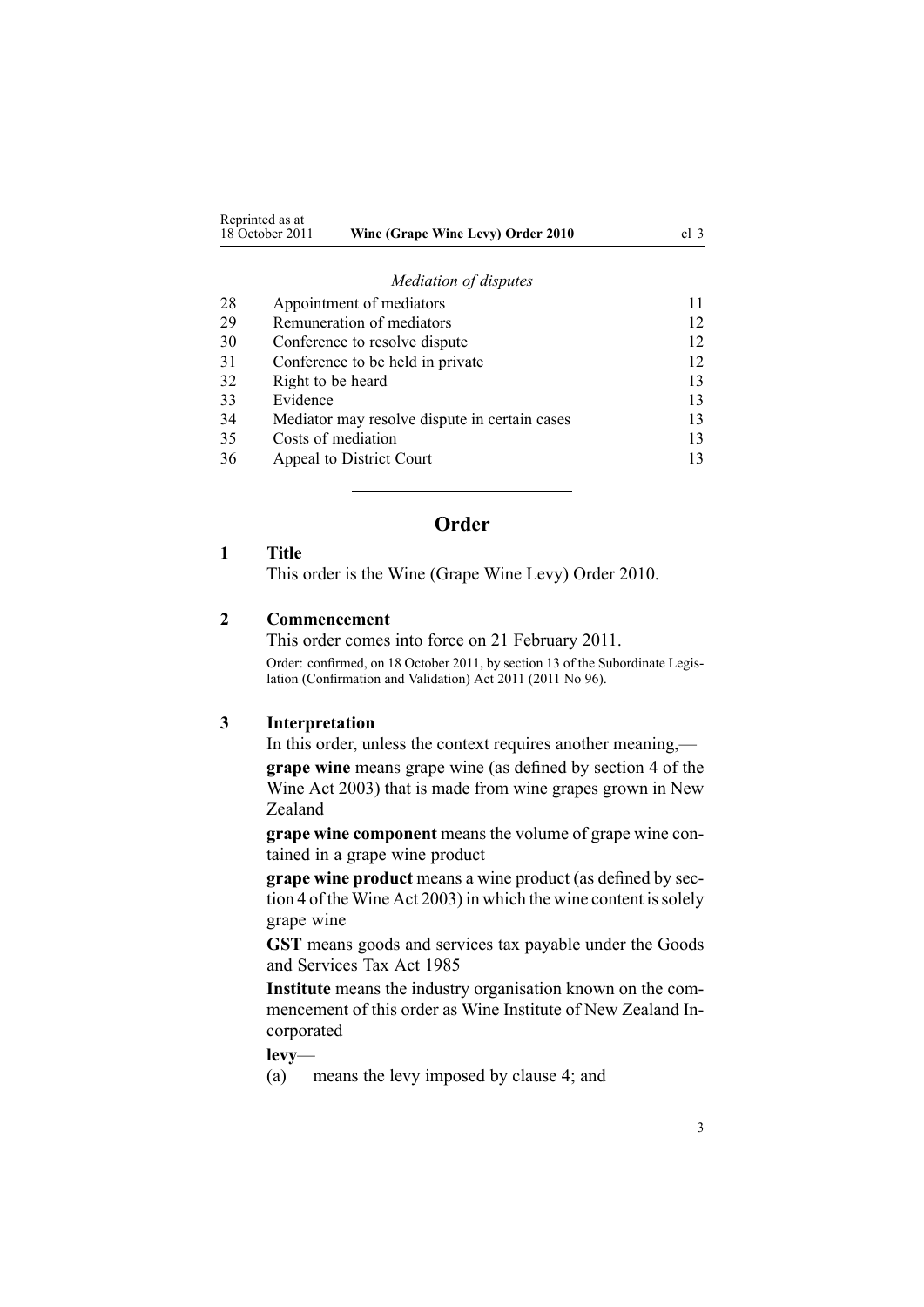<span id="page-3-0"></span>(b) includes any additional levy imposed under [clause](#page-6-0) 17

**levy money** means money paid under this order as levy **levy year** means,—

- (a) for the first levy year, the period starting on the commencement of this order and ending on 30 June 2012:
- (b) for each later levy year, <sup>a</sup> period of 12 months starting on 1 July and ending on 30 June

#### **mediator**—

- (a) means <sup>a</sup> person appointed under [clause](#page-10-0) 28; and
- (b) in relation to <sup>a</sup> dispute, means <sup>a</sup> mediator appointed to resolve the dispute

**Minister** means the Minister who, under the authority of <sup>a</sup> warrant or with the authority of the Prime Minister, is responsible for the administration of the [Commodity](http://www.legislation.govt.nz/pdflink.aspx?id=DLM226673) Levies Act 1990

#### *New Zealand WineGrower* **or its replacement** means—

- (a) the publication known on the commencement of this order as *New Zealand WineGrower*; or
- (b) any publication that replaces *New Zealand Wine-Grower*; or
- (c) if *New Zealand WineGrower* stops being published and is not replaced, <sup>a</sup> publication that the Minister specifies by notice in the *Gazette*

**sell** has the meaning given by [section](http://www.legislation.govt.nz/pdflink.aspx?id=DLM222454) 4 of the Wine Act 2003 **winery** means <sup>a</sup> person whose business is, or includes,—

- (a) producing and selling grape wine or grape wine products; or
- (b) selling grape wine or grape wine products that have been produced on that person's behalf.

#### *Levy imposed*

#### **4 Levy imposed**

- (1) A levy is imposed on—
	- (a) grape wine that is sold by (or on behalf of) <sup>a</sup> winery; and
	- (b) the grape wine componen<sup>t</sup> of <sup>a</sup> grape wine product that is sold by (or on behalf of) <sup>a</sup> winery.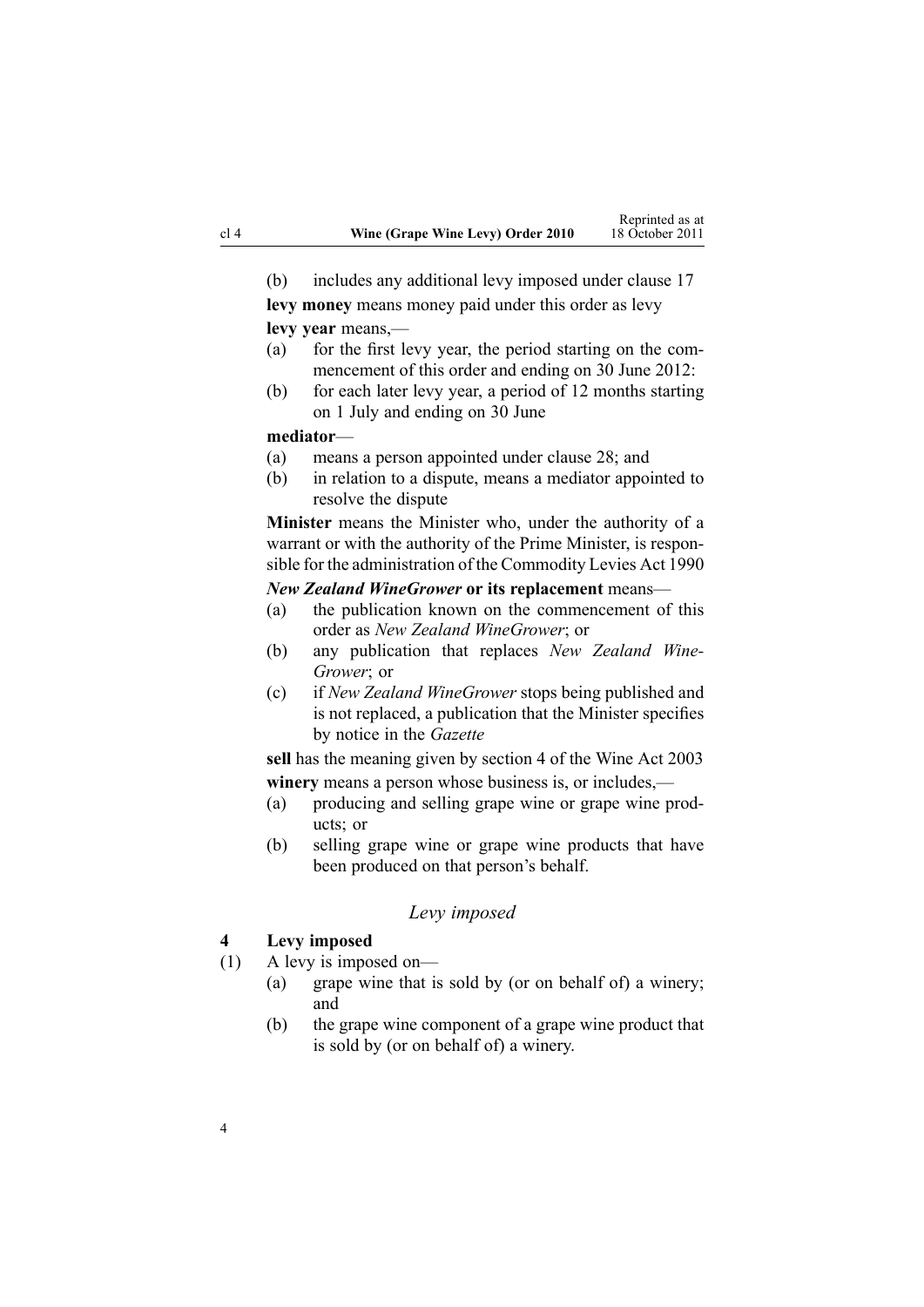<span id="page-4-0"></span>(2) However, the levy is not imposed in relation to the sale of the grape wine or grape wine product to another winery in New Zealand.

# *Responsibility for paying levy*

# **5 Winery primarily responsible for paying levy**

- (1) The winery that sells grape wine or <sup>a</sup> grape wine product (or on whose behalf the wine or product is sold) is primarily responsible for paying any levy on the wine or the grape wine componen<sup>t</sup> of the product.
- (2) No winery is exemp<sup>t</sup> from paying the levy.

# *Rate of levy*

# **6 Basis for calculation of levy**

The levy must be calculated on the basis of the volume (in litres) of grape wine (including the grape wine componen<sup>t</sup> of <sup>a</sup> grape wine product) that is sold.

# **7 Levy to be paid at single rate**

The levy is to be paid at <sup>a</sup> single rate.

# **8 Maximum rate of levy**

The maximum rate of levy is 3.5 cents per litre of grape wine (including the grape wine componen<sup>t</sup> of <sup>a</sup> grape wine product) that is sold.

# **9 Actual rate of levy set by Institute**

- (1) The actual rate of levy for <sup>a</sup> levy year is the rate set by the Institute—
	- (a) on or before 31 March 2011, for the first levy year; or
	- (b) on or before the start of the levy year, for each later levy year.
- (2) The Institute may set the actual rate of levy using any means by which it can lawfully make decisions.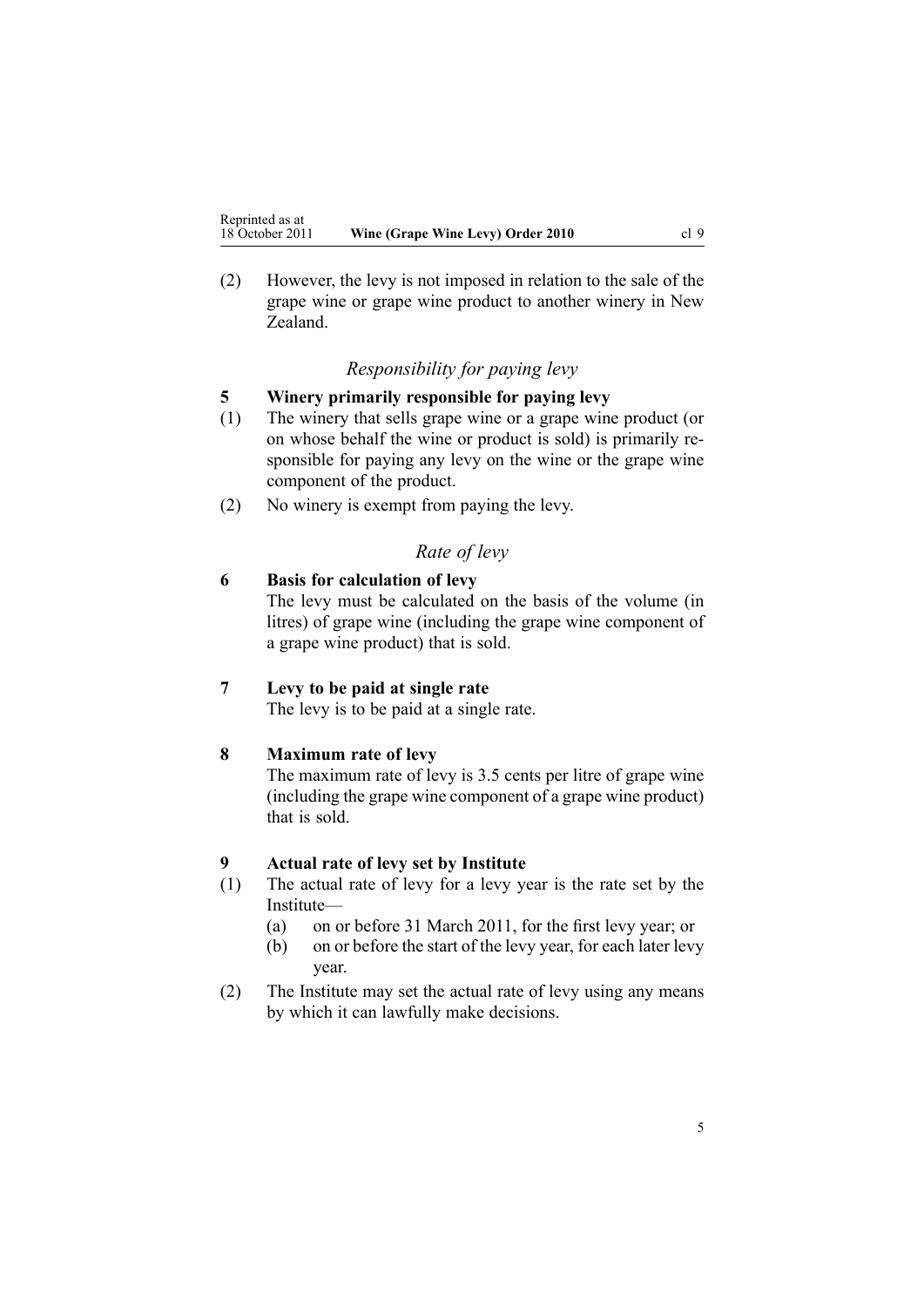<span id="page-5-0"></span>

|       |                                   | weptunca as a   |
|-------|-----------------------------------|-----------------|
| cl 10 | Wine (Grape Wine Levy) Order 2010 | 18 October 2011 |

Reprinted as at

### **10 Previous rate applies if new rate not set**

- (1) The following rate of levy continues to apply until <sup>a</sup> new rate is set under [clause](#page-4-0) 9:
	- (a) the rate last set under [clause](#page-4-0) 9; or
	- (b) if <sup>a</sup> rate has never been set under [clause](#page-4-0) 9, the rate that applied immediately before the commencement of this order.
- (2) However, if the rate of levy for the first levy year is set on or before 31 March 2011, that rate applies for the first levy year despite subclause (1)(b).

#### **11 Notification of rate of levy**

As soon as practicable after setting <sup>a</sup> rate of levy for <sup>a</sup> levy year, the Institute must notify the rate—

- (a) in the *Gazette*; and
- (b) in 1 or more daily newspapers circulating in the major metropolitan areas; and
- (c) in *New Zealand WineGrower* or its replacement; and
- (d) directly to all wineries whose postal or email addresses are known to the Institute.

### *Payment of levy*

# **12 Levy paid to Institute**

The levy must be paid to the Institute.

### **13 When levy must be paid**

- (1) The levy on grape wine (including the grape wine componen<sup>t</sup> of <sup>a</sup> grape wine product) is due for paymen<sup>t</sup> on the day on which the wine or product is sold.
- (2) However, the levy must be paid quarterly.
- (3) The last day for paying the levy is—
	- (a) 31 October, for sales in the prior period starting on 1 July and ending on 30 September:
	- (b) 31 January, forsalesin the prior period starting on 1 October and ending on 31 December:
	- (c) 30 April, for sales in the prior period starting on 1 January and ending on 31 March: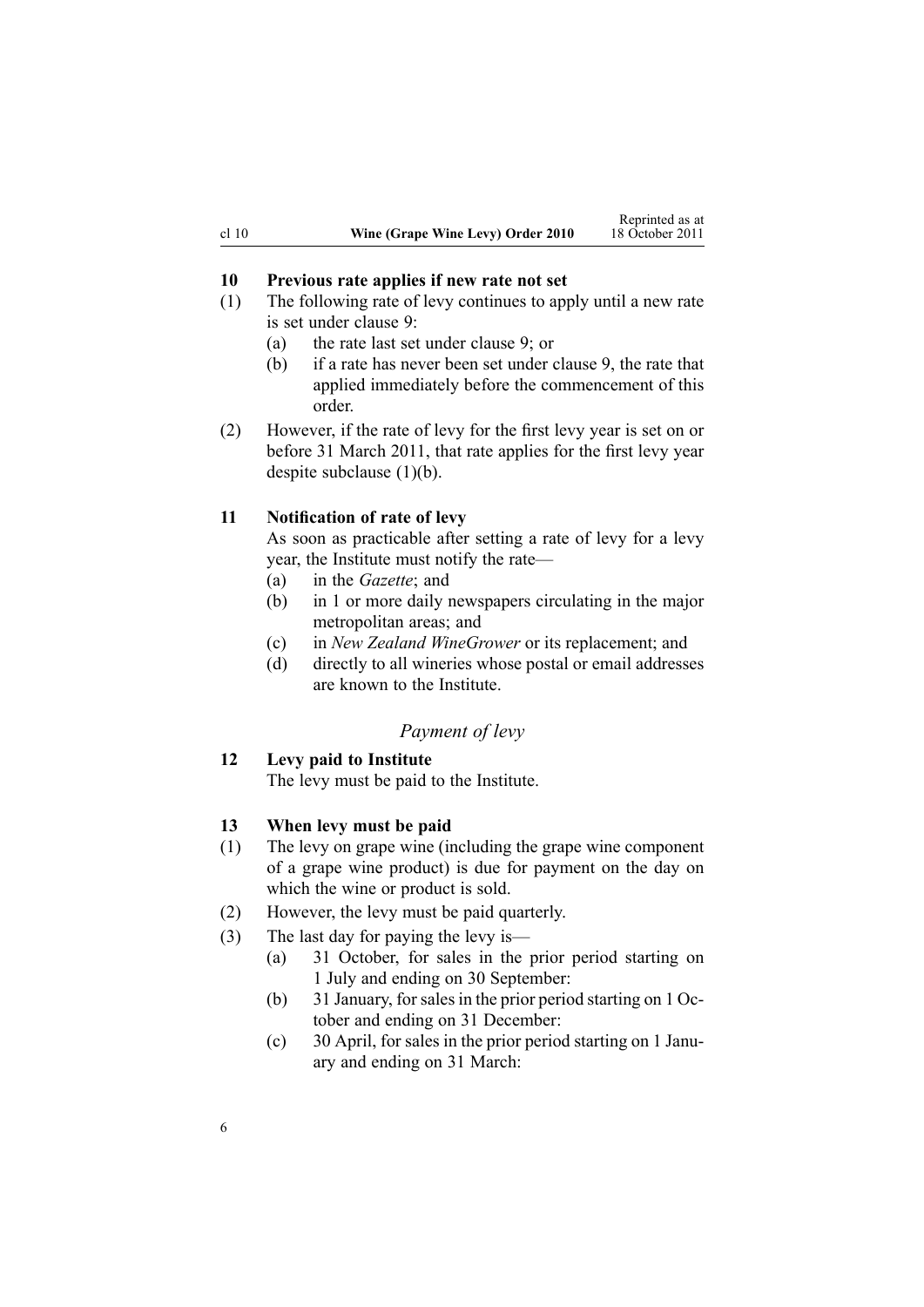<span id="page-6-0"></span>(d) 31 July, for sales in the prior period starting on 1 April and ending on 30 June.

# **14 Maximum and minimum levy payable for levy year**

- (1) The maximum amount of levy payable by <sup>a</sup> winery for <sup>a</sup> levy year is the amount payable on 40 million litres of grape wine (including the grape wine componen<sup>t</sup> of <sup>a</sup> grape wine product).
- (2) The minimum amount of levy payable by <sup>a</sup> winery for <sup>a</sup> levy year is \$400.
- (3) The amounts specified in this clause do not include any additional levy payable under clause 17.

# **15 Payment of minimum levy**

- (1) If <sup>a</sup> winery reasonably believes that the levy it must pay for <sup>a</sup> levy year will not exceed the minimum amount of \$400, it may either—
	- (a) pay the \$400 on or before 31 October of the levy year; or
	- (b) pay \$100 on or before each of the 4 last days for payment specified in [clause](#page-5-0) 13(3) for the levy year.
- (2) This clause overrides [clause](#page-5-0) 13.

# **16 Payment of unpaid levy**

- (1) This clause applies if—
	- (a) the levy payable by <sup>a</sup> winery for <sup>a</sup> levy year is the minimum amount of \$400, but the winery did not pay the \$400 under clause  $15(1)$ ; or
	- (b) the levy payable by <sup>a</sup> winery for <sup>a</sup> levy year exceeds the minimum amount of \$400, but the winery paid only the \$400 under clause 15(1).
- (2) The last day for paying the levy that remains unpaid is 31 July after the end of the levy year.

# **17 Additional levy payable if levy not paid in time**

(1) This clause applies if <sup>a</sup> winery does not pay any amount of levy (including any GST payable on the levy) on or before the last day for payment.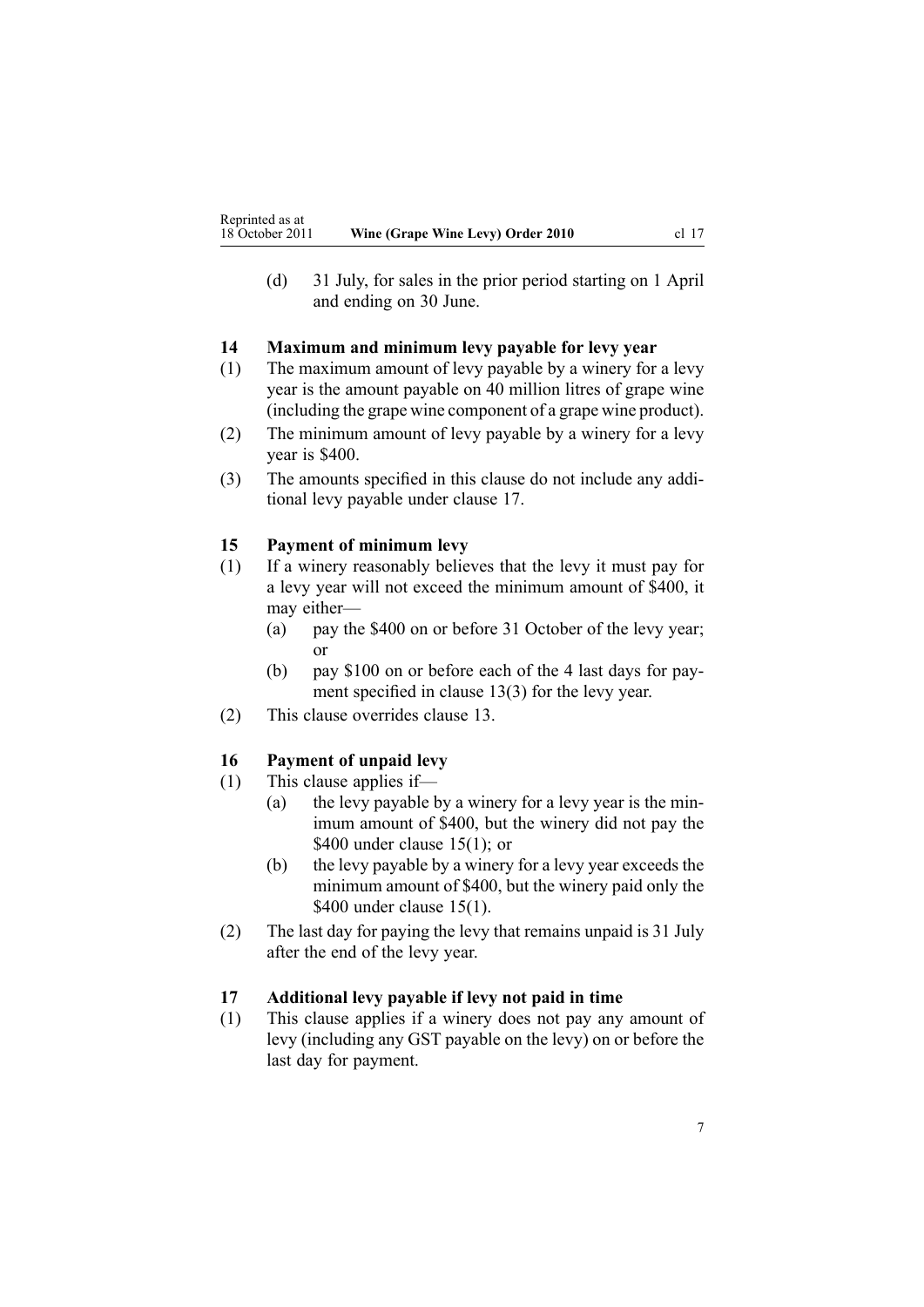<span id="page-7-0"></span>(2) The Institute may (at its discretion), at the end of each month during which the amount remains unpaid, impose additional levy of 10% of the unpaid amount (including any unpaid additional levy already imposed under this clause).

# *Spending of levy money*

### **18 Levy money must be spent**

- (1) The Institute may pay levy money to any of its regional associations.
- (2) The Institute and its regional associations must—
	- (a) spend all levy money paid to them; and
	- (b) invest the levy money until it is spent.

### **19 How levy money to be spent**

- (1) The Institute and its regional associations may spend levy money only for <sup>a</sup> purpose, including any of the following, that is closely related to the interests of wineries:
	- (a) collection, analysis, and dissemination of information:
	- (b) market research and development:
	- (c) promotion of grape wine and grape wine products:
	- (d) research and development of viticulture, oenology, and other relevant disciplines:
	- (e) education and training:
	- (f) funding activities undertaken on behalf of the grape wine industry by government and other agencies:
	- (g) developing standards, codes of practice, sustainability programmes, and quality assurance programmes:
	- (h) assisting with the implementation of legislation:
	- (i) day-to-day administration of the Institute or its regional associations:
	- (j) promoting the interests of producers of grape wine and grape wine products.
- (2) Spending for any purpose may be directed at the national level or the regional level.
- (3) The Institute and its regional associations must not spend levy money on commercial or trading activities.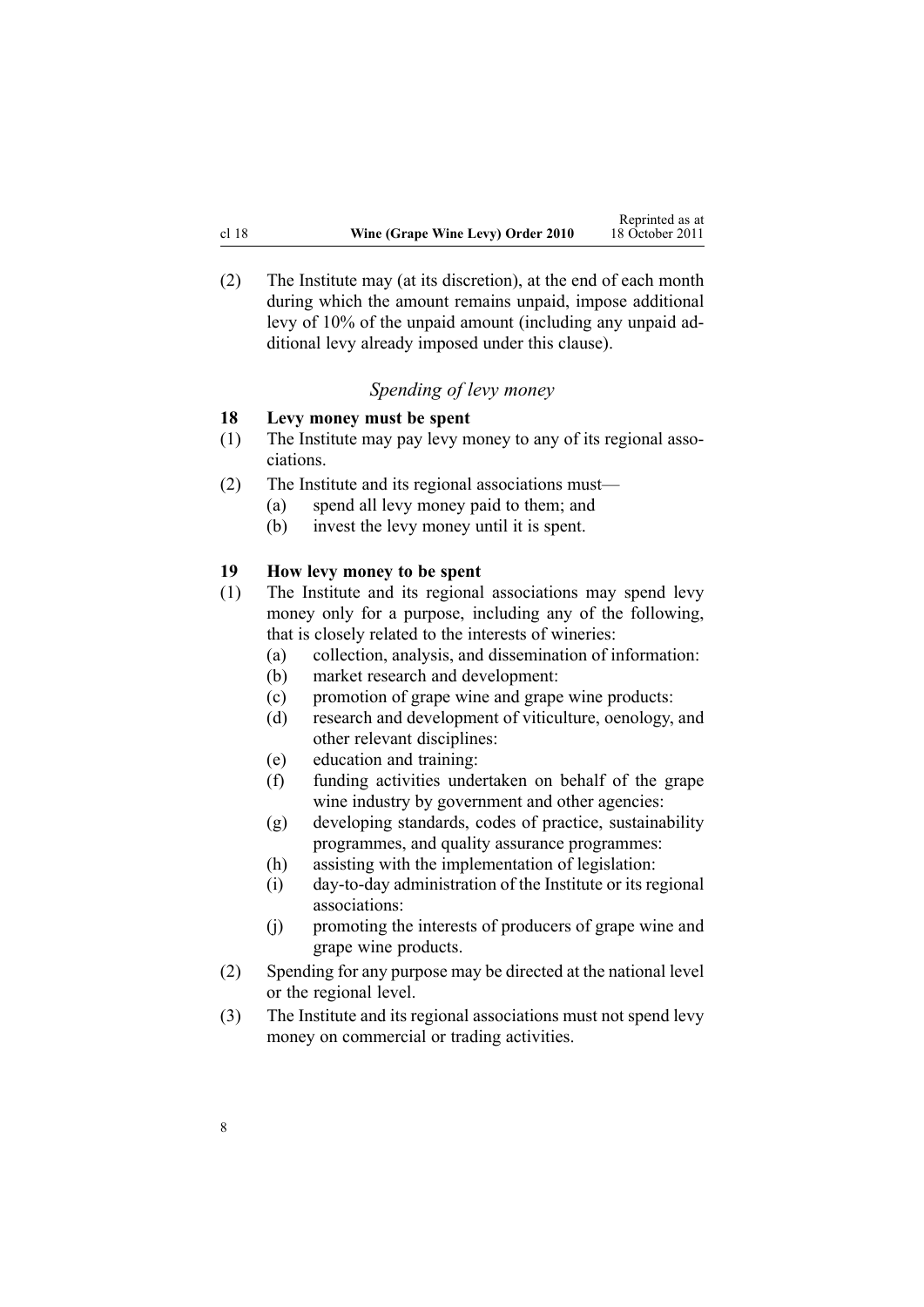### <span id="page-8-0"></span>**20 Consultation on how levy money to be spent**

- (1) The Institute must, at least every 12 months,—
	- (a) consult wineries on how it proposes to spend levy money; and
	- (b) provide wineries with details of how it spen<sup>t</sup> levy money in the previous 12 months.
- (2) In consulting wineries under subclause  $(1)(a)$ , the Institute—
	- (a) must send regular newsletters to all wineries whose postal or email addresses are known to the Institute; and
	- (b) must advertise in *New Zealand WineGrower* or its replacement; and
	- (c) may consult using any other method the Institute thinks fit.
- (3) After consulting under subclause  $(1)(a)$ , the Institute must provide wineries with <sup>a</sup> copy of its approved plan for spending.

#### *Record-keeping and information requirements*

#### **21 Returns and information provided by wineries**

- (1) A winery must accompany each of its levy payments with <sup>a</sup> return—
	- (a) specifying the volume (in litres) of grape wine (including the grape wine componen<sup>t</sup> of <sup>a</sup> grape wine product) sold in the period to which the paymen<sup>t</sup> relates; and
	- (b) if the paymen<sup>t</sup> is being made towards the \$400 minimum amount of levy payable for <sup>a</sup> levy year, stating that the paymen<sup>t</sup> is being made for that reason.
- (2) The Institute may write to <sup>a</sup> winery requesting any information the Institute needs to calculate an amount of levy to be paid by the winery.
- (3) The winery must provide the information to the Institute in writing as soon as is reasonably practicable after receiving the request.

#### **22 Wineries must keep records**

(1) A winery must keep records of the following matters for each levy year: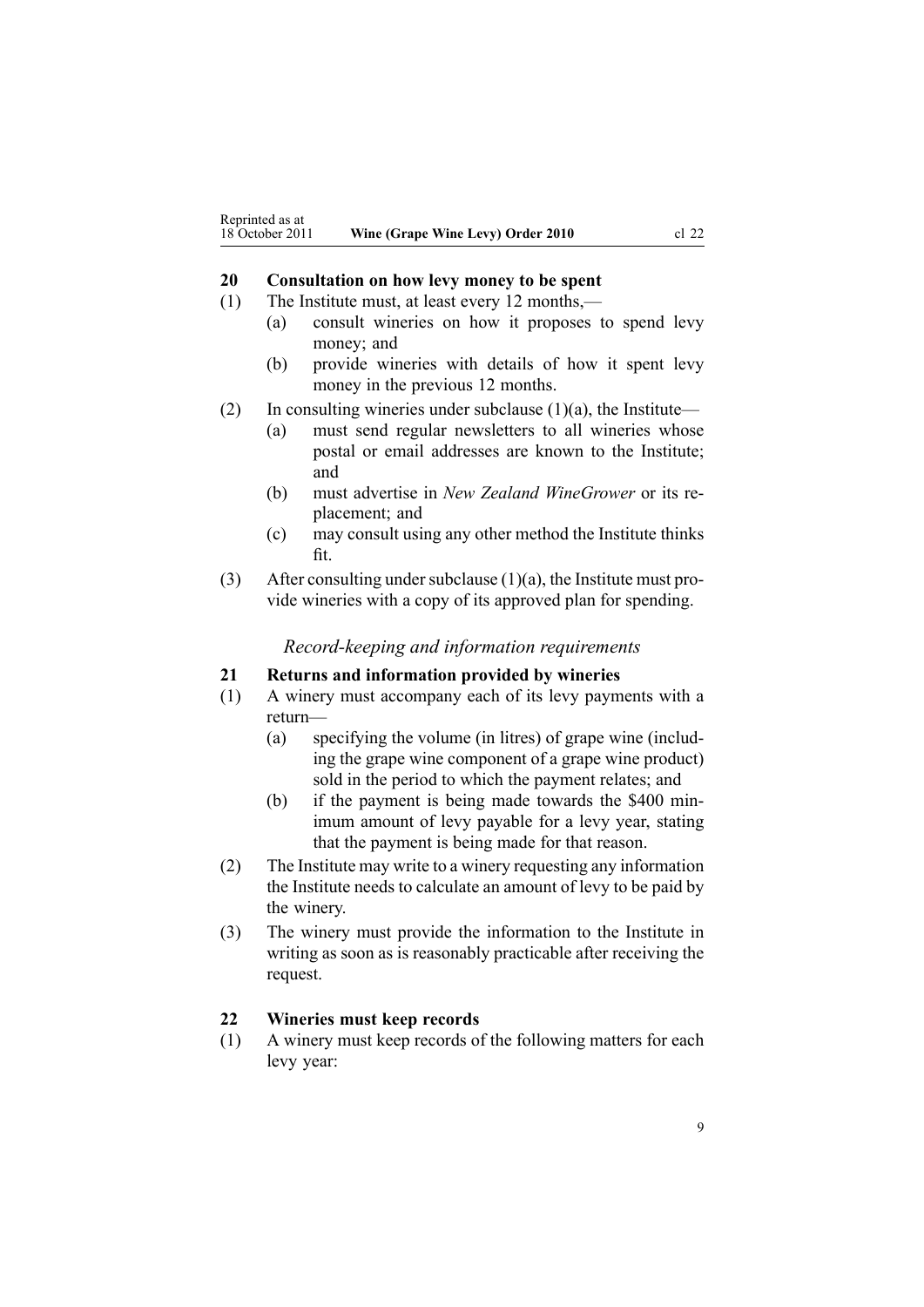- <span id="page-9-0"></span>(a) each individual sale of grape wine (including the grape wine componen<sup>t</sup> of <sup>a</sup> grape wine product) sold in the levy year:
- (b) each sale described in paragraph (a) that was <sup>a</sup> sale to another winery in New Zealand:
- (c) the total volume of grape wine (including the grape wine componen<sup>t</sup> of grape wine products) sold in each quarter of the levy year:
- (d) the portion of the total volume described in paragraph (c) that was sold to other wineries in New Zealand:
- (e) each amount of levy money paid to the Institute and the date of payment.
- (2) The winery must retain the records for 2 years after the end of the levy year to which they relate.

# **23 Institute must keep records**

- (1) The Institute must keep records of the following matters:
	- (a) each paymen<sup>t</sup> of levy money received by the Institute, including—
		- (i) the amount paid; and
		- (ii) the date on which the Institute received it; and
		- (iii) the name and contact details of the person who paid it:
		- (b) how and when levy money was invested (if at all):
	- (c) how and when levy money was spent.
- (2) The Institute must retain the records for 2 years after the end of the levy year in which the payment, investment, or spending happened.

# **24 Confidentiality of information**

- (1) An officer, employee, or agen<sup>t</sup> of the Institute must not disclose any information obtained, or obtained as <sup>a</sup> result of actions taken,—
	- (a) under this order; or
	- (b) under the [Wine](http://www.legislation.govt.nz/pdflink.aspx?id=DLM222446) Act 2003 or the [Commodity](http://www.legislation.govt.nz/pdflink.aspx?id=DLM226673) Levies Act [1990](http://www.legislation.govt.nz/pdflink.aspx?id=DLM226673) in relation to this order.
- (2) Subclause (1) does not affect or preven<sup>t</sup> the disclosure of information—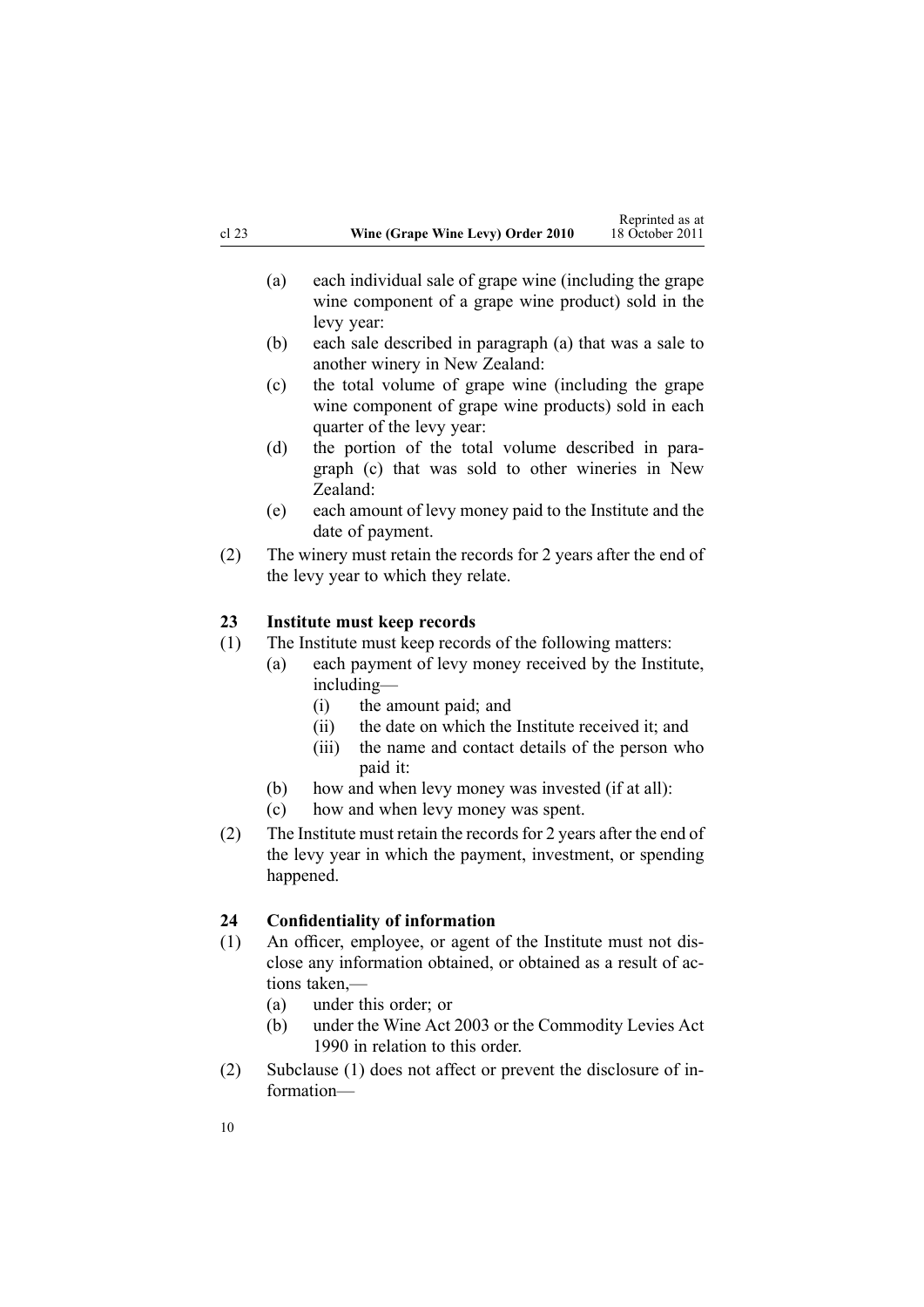- <span id="page-10-0"></span>(a) to an officer, employee, or agen<sup>t</sup> of the Institute; or
- (b) with the consent of every identifiable person to whom it relates; or
- (c) for statistical or research purposes if the information is disclosed in <sup>a</sup> form that does not identify any person; or
- (d) that is required by law.
- (3) Subclause (1) does not affect or preven<sup>t</sup> the disclosure of information for the purposes of—
	- (a) complying with [section](http://www.legislation.govt.nz/pdflink.aspx?id=DLM227345) 17(1) or [25](http://www.legislation.govt.nz/pdflink.aspx?id=DLM227355) of the Commodity Levies Act 1990; or
	- (b) giving evidence in any legal proceedings taken under or in relation to this order; or
	- (c) determining voting entitlements or counting votes for elections of the Institute's officers.

#### *Miscellaneous provisions*

#### **25 GST excluded**

The maximum rate of levy and any amounts referred to in this order are exclusive of any GST.

### **26 Conscientious objectors**

- (1) A winery that objects on conscientious or religious grounds to paying an amount of levy to the Institute may instead pay the amount to the Director-General of the Ministry of Agriculture and Forestry (or the chief executive of any other department of State that is responsible for the administration of this order).
- (2) The Director-General (or other chief executive) must pay the amount to the Institute.

#### **27 Remuneration of auditors**

A person appointed as an auditor under [section](http://www.legislation.govt.nz/pdflink.aspx?id=DLM227341) 15 of the Commodity Levies Act 1990 must be remunerated by the Institute at <sup>a</sup> rate determined by the Minister after consulting the Institute.

### *Mediation of disputes*

#### **28 Appointment of mediators**

(1) This clause applies to any dispute about—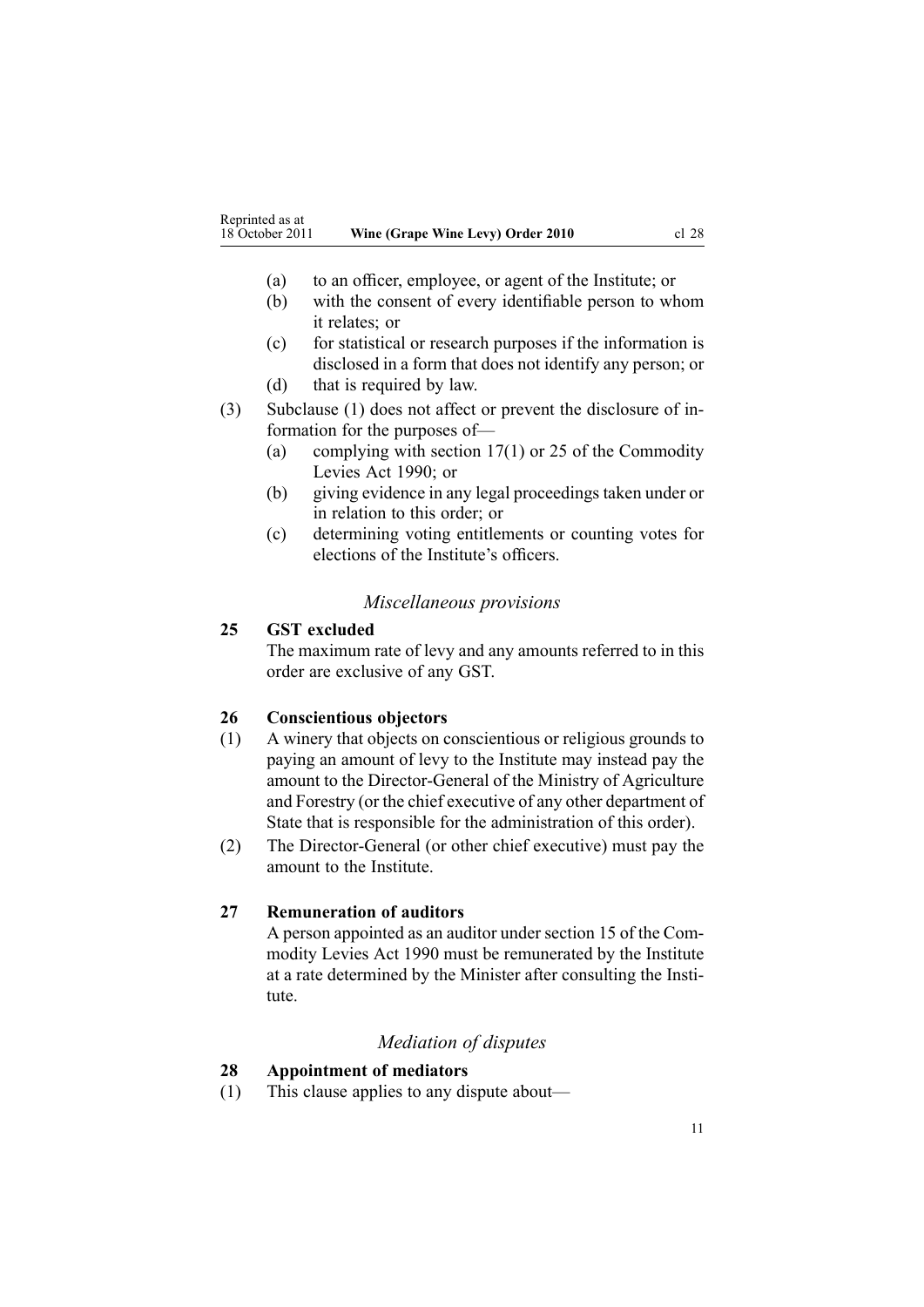- <span id="page-11-0"></span>(a) whether <sup>a</sup> person is required to pay the levy; or
- (b) the amount of levy payable.
- (2) Any party to <sup>a</sup> dispute may ask the President of the Arbitrators and Mediators Institute of New Zealand Incorporated to appoint <sup>a</sup> person to resolve the dispute by mediation.
- (3) If asked under subclause (2), the President (or <sup>a</sup> person authorised by the President) may appoint <sup>a</sup> person to resolve the dispute by mediation.
- (4) The mediator's appointment ends if—
	- (a) the parties to the dispute resolve it by agreement; or
	- (b) the mediator resolves the dispute under [clause](#page-12-0) 34.

#### **29 Remuneration of mediators**

- (1) A mediator must be paid remuneration (by way of fees and allowances) agreed to by the parties to the dispute.
- (2) If the parties to <sup>a</sup> dispute cannot agree on <sup>a</sup> mediator's remuneration, the President of the Arbitrators and Mediators Institute of New Zealand Incorporated (or <sup>a</sup> person authorised by the President) must—
	- (a) set the remuneration to be paid to the mediator; and
	- (b) specify how much of that remuneration (if any) each party must pay.
- (3) A party must pay to the mediator any amount specified as payable by that party under subclause (2)(b).

### **30 Conference to resolve dispute**

- (1) A mediator may organise, and preside at, 1 or more conferences between the parties to <sup>a</sup> dispute to try to resolve the dispute.
- (2) Every conference must be held on <sup>a</sup> day, and at <sup>a</sup> time and place, set by the mediator and notified in writing to the parties.

#### **31 Conference to be held in private**

- (1) Only the mediator and the parties to <sup>a</sup> dispute may attend <sup>a</sup> conference.
- (2) However, the mediator may allow <sup>a</sup> representative of any party to <sup>a</sup> dispute to attend <sup>a</sup> conference if the mediator is satisfied that it is appropriate in the circumstances.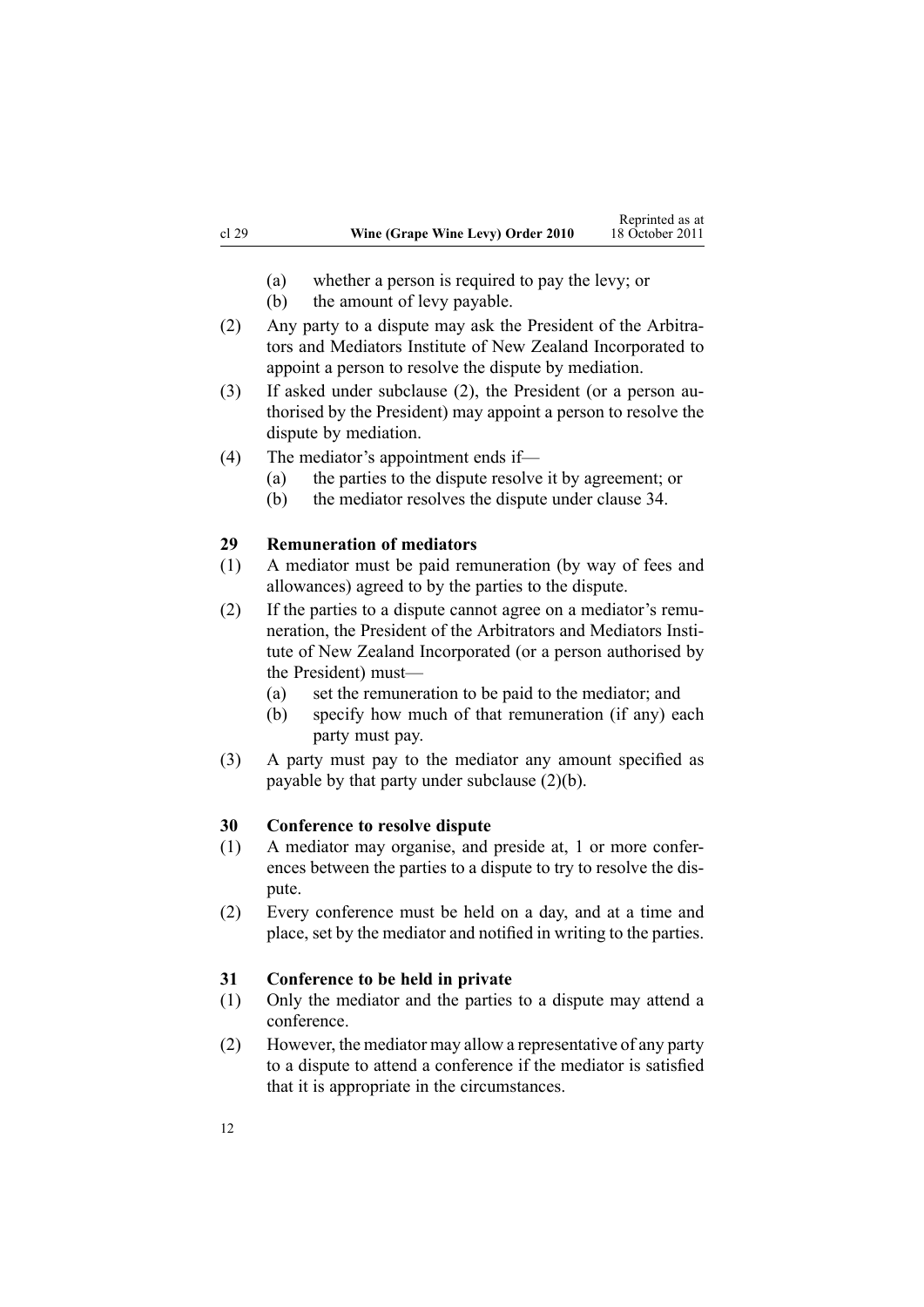# <span id="page-12-0"></span>**32 Right to be heard**

The following persons may be heard at <sup>a</sup> conference:

- (a) every party to the dispute; and
- (b) every representative of <sup>a</sup> party allowed by the mediator to attend the conference.

### **33 Evidence**

- (1) A mediator may hear and take into account any relevant evidence or information, whether or not it would be admissible in <sup>a</sup> court.
- (2) A mediator may, on the mediator's own initiative, seek and receive any evidence, and make any investigations and inquiries, that the mediator thinks desirable to resolve <sup>a</sup> dispute.
- (3) A mediator may require any person giving evidence at <sup>a</sup> conference to verify the evidence by statutory declaration.

# **34 Mediator may resolve dispute in certain cases**

(1) A mediator may resolve the dispute for the parties if—

- (a) the dispute is not resolved at <sup>a</sup> conference; or
	- (b) the mediator believes that the parties are unlikely to resolve the dispute, whether or not they confer directly.
- (2) A mediator who resolves <sup>a</sup> dispute under subclause (1) must give each of the parties written notice of the mediator's decision and the reasons for the decision.
- (3) The parties must comply with the mediator's decision.

# **35 Costs of mediation**

Each party must pay its own costs in relation to the mediation.

# **36 Appeal to District Court**

- (1) A party to <sup>a</sup> dispute who is dissatisfied with <sup>a</sup> decision made by <sup>a</sup> mediator under clause 34 may appeal to <sup>a</sup> District Court against the decision.
- (2) The appeal must be brought by filing <sup>a</sup> notice of appeal—
	- (a) within 28 days after the date of the decision; or
	- (b) within any longer time that <sup>a</sup> District Court Judge allows.
- (3) The Registrar of the court must—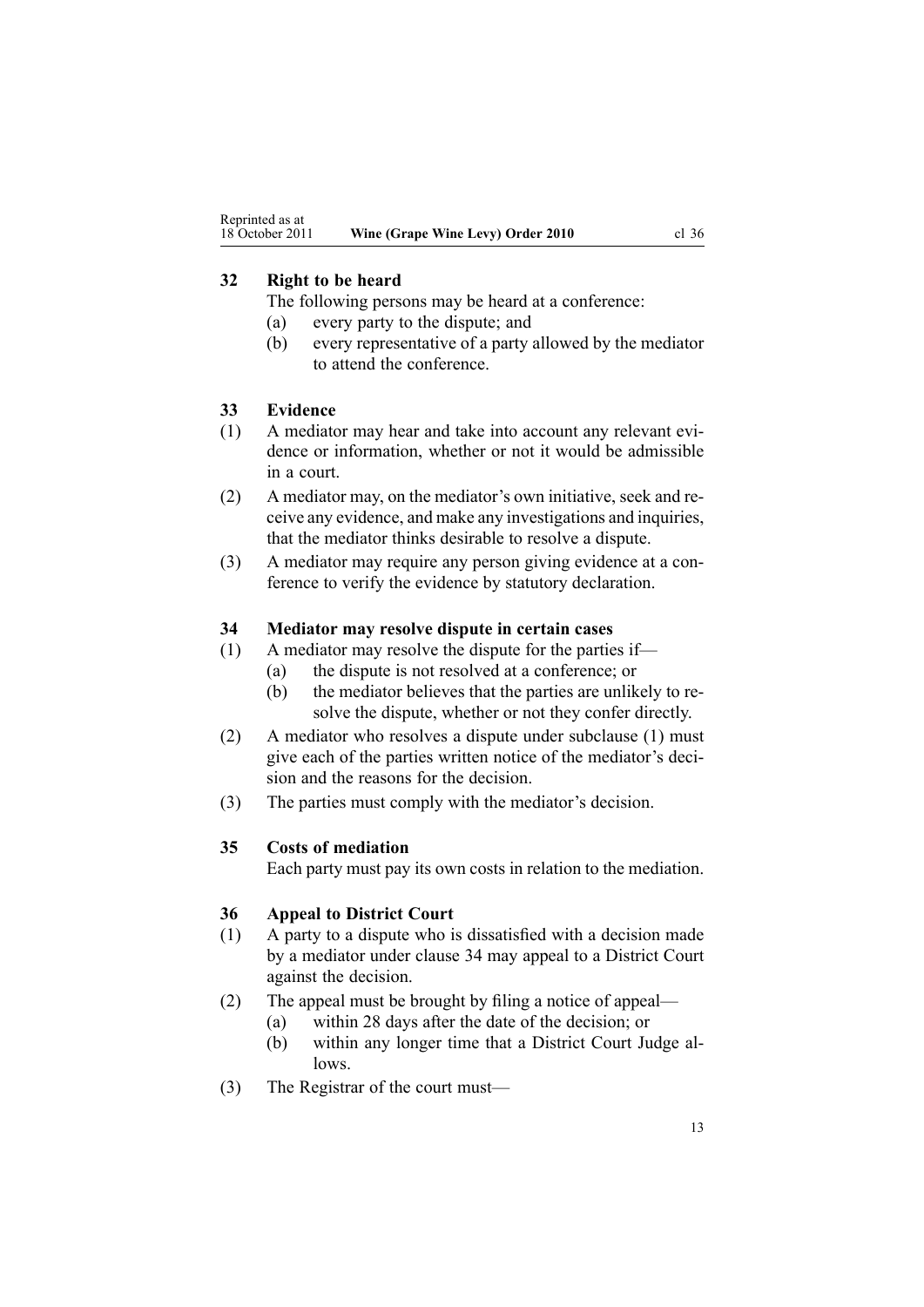- (a) set the time and place for the hearing of the appeal; and
- (b) notify the time and place to the appellant and the other parties to the dispute; and
- (c) serve <sup>a</sup> copy of the notice of appeal on every other party to the dispute.
- (4) Every party to the dispute may appear and be heard at the hearing of the appeal.
- (5) The District Court may confirm, vary, or reverse the mediator's decision.
- (6) The filing of <sup>a</sup> notice of appeal does not operate as <sup>a</sup> stay of any process for the enforcement of the mediator's decision.

Rebecca Kitteridge, Clerk of the Executive Council.

# **Explanatory note**

*This note is not par<sup>t</sup> of the order, but isintended to indicate its general effect.*

This order comes into force on 21 February 2011. It replaces the Wine [\(Grape](http://www.legislation.govt.nz/pdflink.aspx?id=DLM313264) Wine Levy) Order 2005, which was deemed to have been revoked at the end of 20 February 2011 (under [section](http://www.legislation.govt.nz/pdflink.aspx?id=DLM227338) 13 of the Commodity Levies Act 1990).

This order imposes <sup>a</sup> levy on grape wine (including the grape wine componen<sup>t</sup> of <sup>a</sup> grape wine product) that is sold by (or on behalf of) <sup>a</sup> winery. However, the levy is not imposed in relation to the sale of the grape wine to another winery in New Zealand.

The levy is payable quarterly to Wine Institute of New Zealand Incorporated (the **Institute**). The winery that sells the grape wine (or on whose behalf the wine is sold) is responsible for paying the levy. The levy is calculated on the basis of the volume (in litres) of grape wine sold. There is <sup>a</sup> maximum and <sup>a</sup> minimum amount of levy payable by <sup>a</sup> winery for each levy year.

The Institute (and its regional associations) must ultimately spend all the levy money, and the Institute must consult wineries before deciding how to spend the levy money.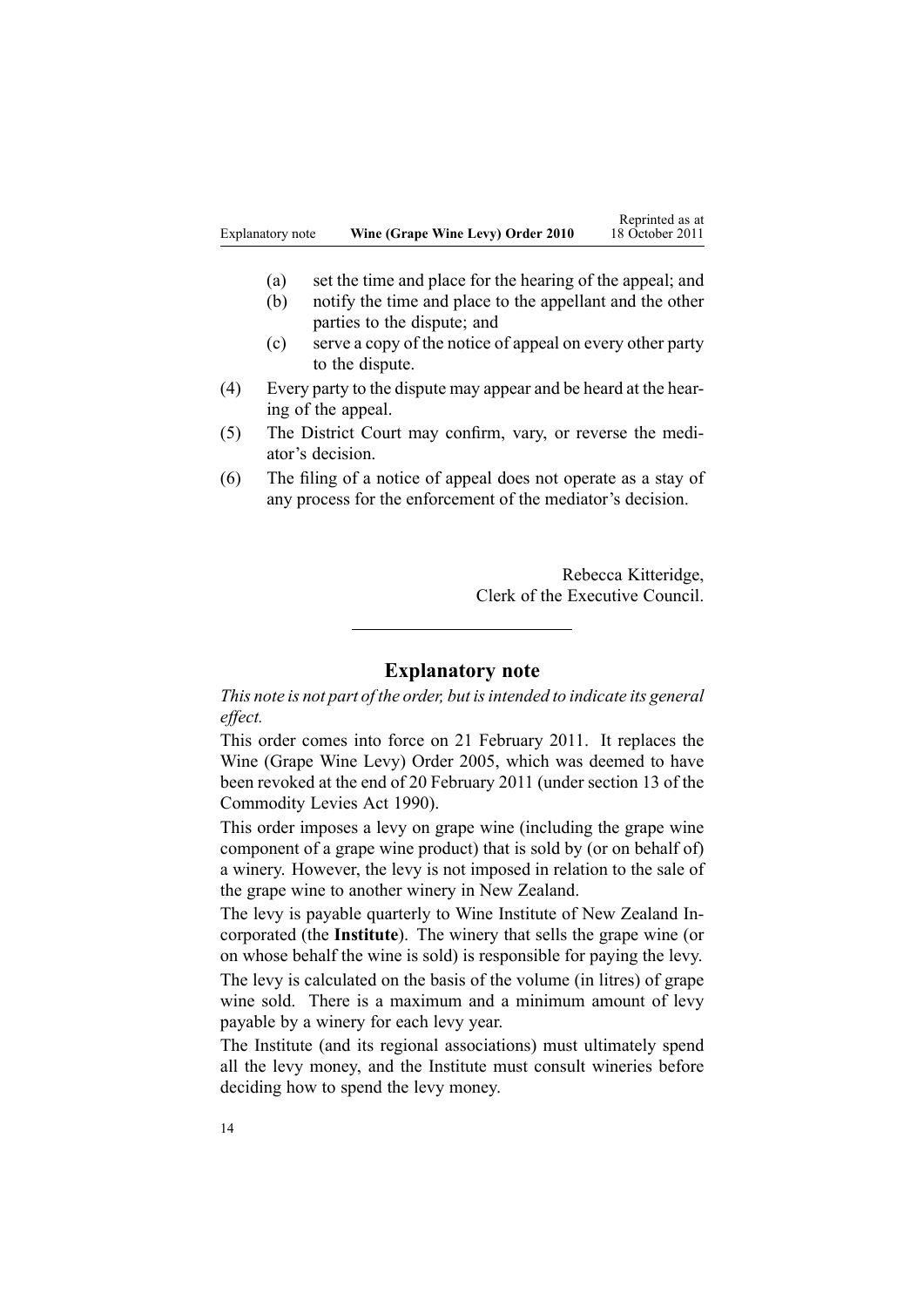Records relating to the levy must be kept by wineries and the Institute. The Institute is restricted in how it may use the information it obtains in relation to the order.

The order expires 6 years after it is made (because of [section](http://www.legislation.govt.nz/pdflink.aspx?id=DLM227338) 13(1) of the Commodity Levies Act 1990), unless it is revoked or extended before then.

Issued under the authority of the Acts and Regulations Publication Act 1989. Date of notification in *Gazette*: 16 December 2010.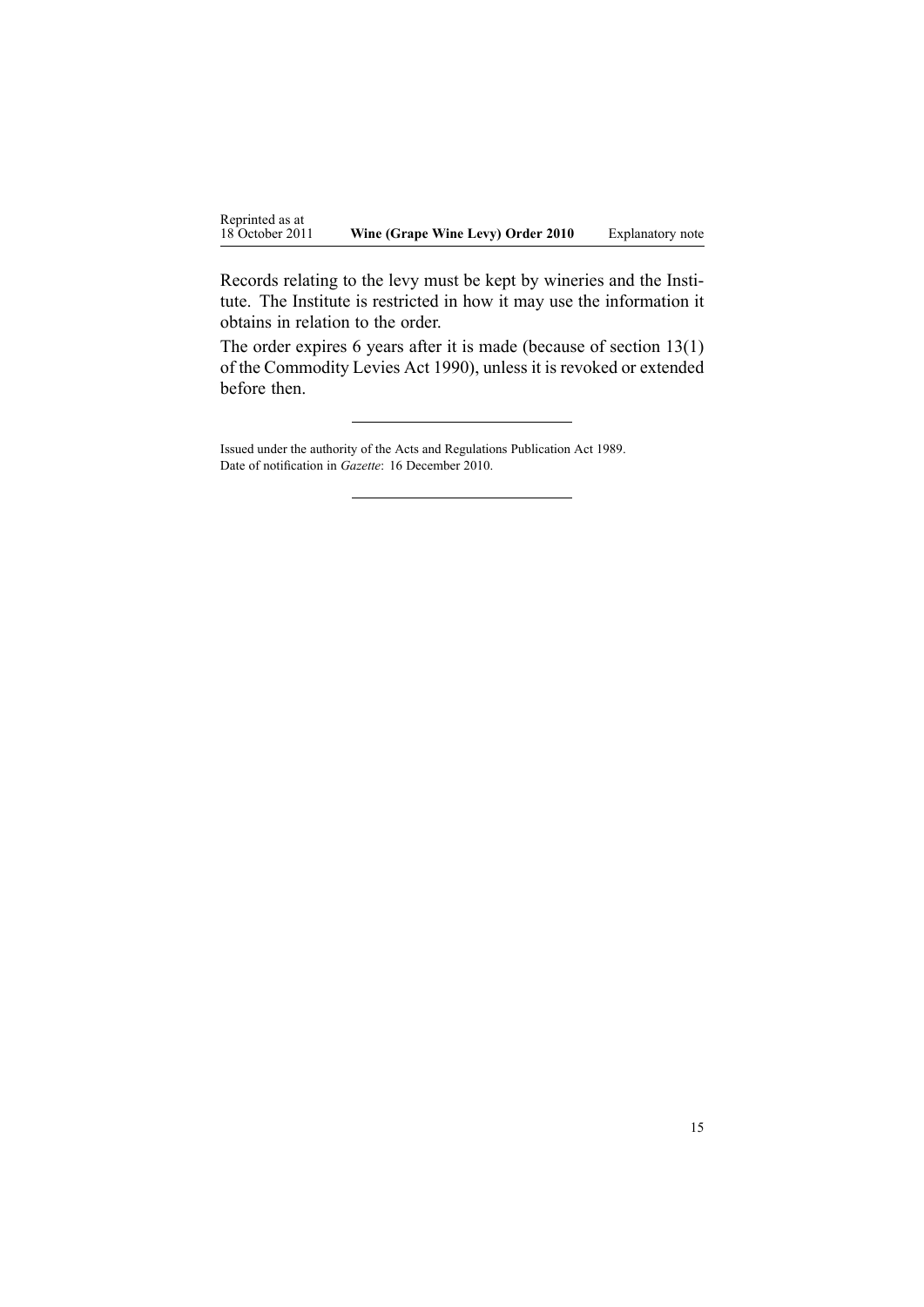#### **Contents**

- 1 General
- 2 Status of reprints
- 3 How reprints are prepared
- 4 Changes made under section 17C of the Acts and Regulations Publication Act 1989
- 5 List of amendments incorporated in this reprint (most recent first)

#### **Notes**

*1 General*

This is <sup>a</sup> reprint of the Wine (Grape Wine Levy) Order 2010. The reprint incorporates all the amendments to the order as at 18 October 2011, as specified in the list of amendments at the end of these notes.

Relevant provisions of any amending enactments that contain transitional, savings, or application provisions that cannot be compiled in the reprint are also included, after the principal enactment, in chronological order. For more information, *see* <http://www.pco.parliament.govt.nz/reprints/>.

### *2 Status of reprints*

Under [section](http://www.legislation.govt.nz/pdflink.aspx?id=DLM195439) 16D of the Acts and Regulations Publication Act 1989, reprints are presumed to correctly state, as at the date of the reprint, the law enacted by the principal enactment and by the amendments to that enactment. This presumption applies even though editorial changes authorised by [section](http://www.legislation.govt.nz/pdflink.aspx?id=DLM195466) [17C](http://www.legislation.govt.nz/pdflink.aspx?id=DLM195466) of the Acts and Regulations Publication Act 1989 have been made in the reprint.

This presumption may be rebutted by producing the official volumes of statutes or statutory regulations in which the principal enactment and its amendments are contained.

#### *3 How reprints are prepared*

A number of editorial conventions are followed in the preparation of reprints. For example, the enacting words are not included in Acts, and provisions that are repealed or revoked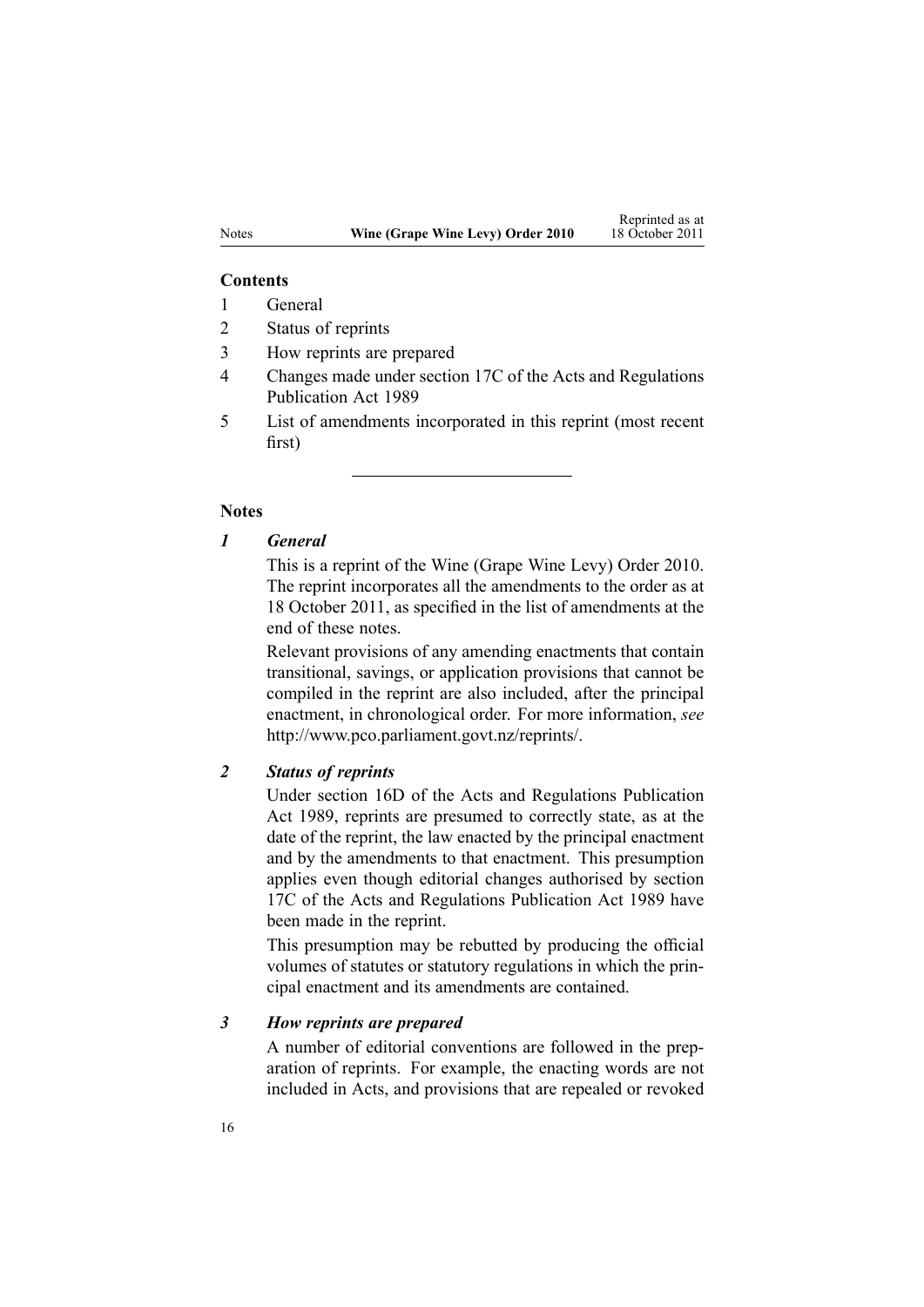are omitted. For <sup>a</sup> detailed list of the editorial conventions, *see* [http://www.pco.parliament.govt.nz/editorial-conventions/](http://www.pco.parliament.govt.nz/editorial-conventions/ ) or Part 8 of the *Tables of New Zealand Acts and Ordinances and Statutory Regulations and Deemed Regulations in Force*.

# *4 Changes made under section 17C of the Acts and Regulations Publication Act 1989*

[Section](http://www.legislation.govt.nz/pdflink.aspx?id=DLM195466) 17C of the Acts and Regulations Publication Act 1989 authorises the making of editorial changes in <sup>a</sup> reprint as set out in [sections](http://www.legislation.govt.nz/pdflink.aspx?id=DLM195468) 17D and [17E](http://www.legislation.govt.nz/pdflink.aspx?id=DLM195470) of that Act so that, to the extent permitted, the format and style of the reprinted enactment is consistent with current legislative drafting practice. Changes that would alter the effect of the legislation are not permitted.

A new format of legislation wasintroduced on 1 January 2000. Changesto legislative drafting style have also been made since 1997, and are ongoing. To the extent permitted by [section](http://www.legislation.govt.nz/pdflink.aspx?id=DLM195466) 17C of the Acts and Regulations Publication Act 1989, all legislation reprinted after 1 January 2000 is in the new format for legislation and reflects current drafting practice at the time of the reprint.

In outline, the editorial changes made in reprints under the authority of [section](http://www.legislation.govt.nz/pdflink.aspx?id=DLM195466) 17C of the Acts and Regulations Publication Act 1989 are set out below, and they have been applied, where relevant, in the preparation of this reprint:

- • omission of unnecessary referential words (such as "of this section" and "of this Act")
- • typeface and type size (Times Roman, generally in 11.5 point)
- • layout of provisions, including:
	- •indentation
	- • position of section headings (eg, the number and heading now appear above the section)
- • format of definitions (eg, the defined term now appears in bold type, without quotation marks)
- • format of dates (eg, <sup>a</sup> date formerly expressed as "the 1st day of January 1999" is now expressed as "1 January 1999")